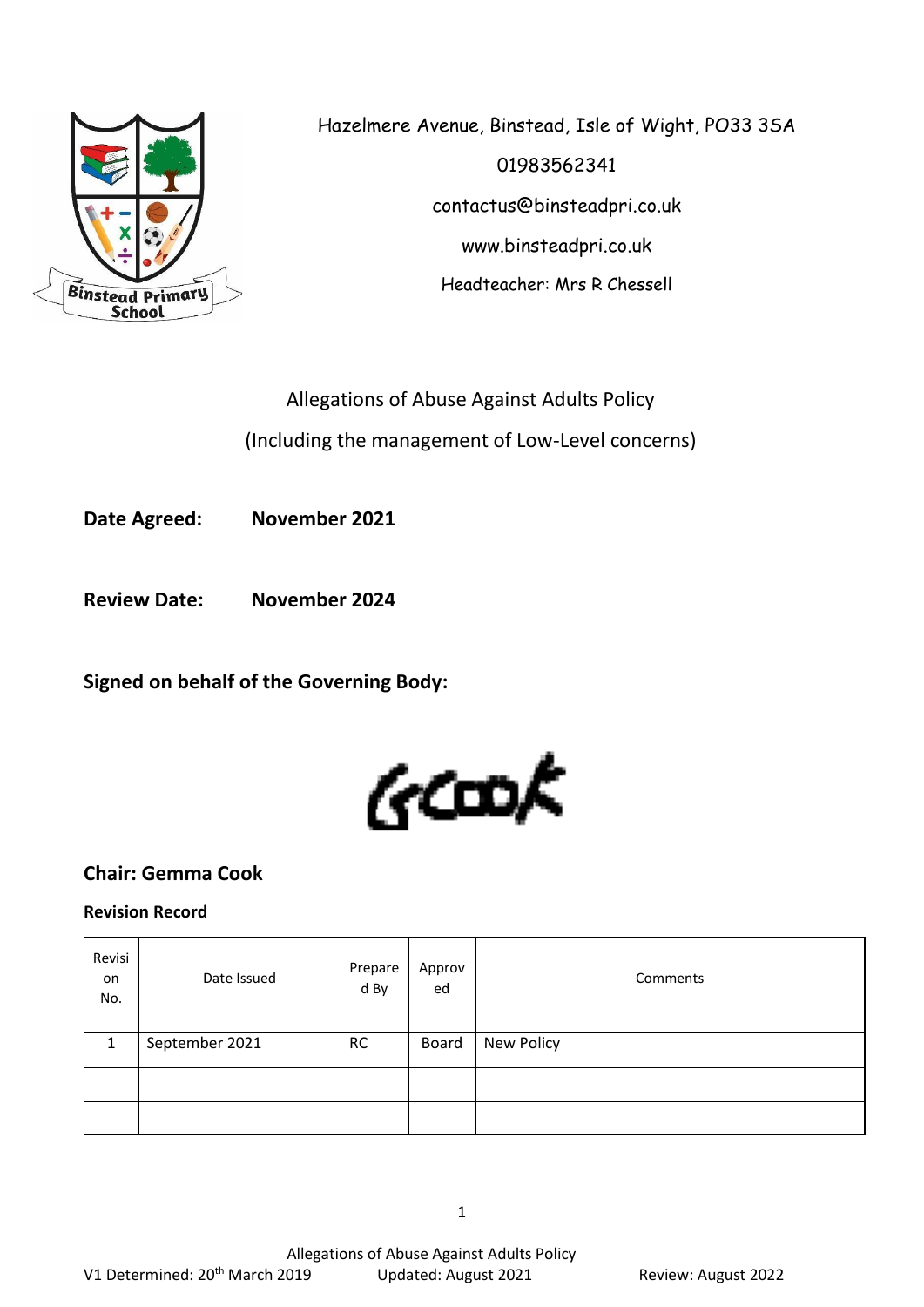\*This policy should be read in conjunction with: Code of Conduct, Child Protection & Whistleblowing Policies.

# **Binstead Primary School**

# **Allegations of Abuse Against Adults Policy (including the management of low-level concerns)**

#### **1. INTRODUCTION**

- 1.1. These guidelines have been prepared for the management of both low-level concerns and allegations against adults; and for the timely reporting of the same (as required) to the Local Authority Designated Officer (LADO) for the 'management of allegations against adults'.
- 1.2. For the purposes of this policy, the definition of 'staff' applies to Headteachers, teachers, support staff, supply teachers, contractors, volunteers, governors and all other employees.

### **2**. **STATUTORY GUIDANCE AND LOW-LEVEL CONCERNS**

2.1. Chapter 2 of ["Working Together to Safeguard Children" \(2018\)](https://assets.publishing.service.gov.uk/government/uploads/system/uploads/attachment_data/file/722305/Working_Together_to_Safeguard_Children_-_Guide.pdf) sets out the guidance on safeguarding children from people in a position of trust and further detail is provided in Part Four of Keeping [Children Safe](https://www.gov.uk/government/publications/keeping-children-safe-in-education--2f)  [in Education 2021.](https://www.gov.uk/government/publications/keeping-children-safe-in-education--2f) (KCSIE)

Employers should have clear policies in line with those from the Local Safeguarding Children's Partnerships - LSCP (in the context of this Policy, the [Hampshire](https://www.hampshirescp.org.uk/) & IOW LSCP's have been considered) for dealing with allegations against people who work with children.

An allegation may relate to a person who works with children who has:

- behaved in a way that has harmed a child, or may have harmed a child; and/or
- possibly committed a criminal offence against or related to a child; and/or
- behaved towards a child or children in a way that indicates he or she may pose a risk of harm to children; and/or
- behaved or may have behaved in a way that indicates they may not be suitable to work with children\* (See Appendix 1 for further guidance)

#### Non-recent allegations

Where an adult makes an allegation to a school that they were abused at as a child, the individual should be advised to report the allegation to the police.

Non-recent allegations made by a child, should be reported to the LADO in line with the local authority's procedures for dealing with non-recent allegations. The LADO will coordinate with Children's Services and the police. It is important to note that abuse can be reported no matter how long ago it happened.

2.2. The framework for managing allegations applies to all who work with children and young people under 18 years of age, including those who work in a voluntary capacity. Allegations might indicate that a person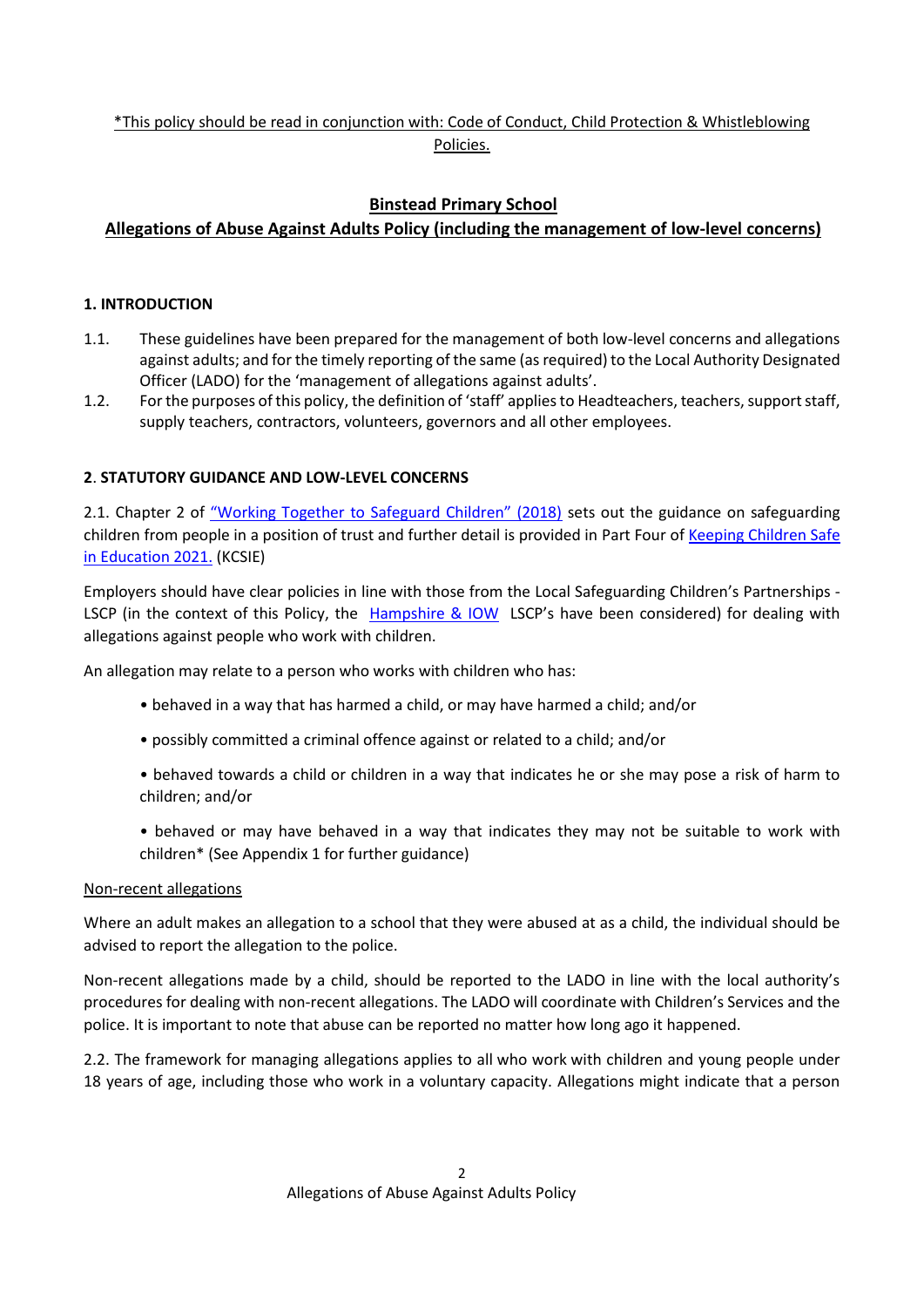would pose a risk of harm if they continue to work in their present position, or in any capacity with children in a school or college.

It is essential that any allegation of abuse made against an adult in the school is dealt with as quickly as possible, in a fair and consistent way that provides effective protection for the child and, at the same time provides appropriate support to the person who is the subject of the allegation.

An integral part of the framework for managing allegations against adults, is the role of the Local Authority Designated Officer (LADO). The LADO is responsible for the management and oversight of individual cases and must be informed of all allegations or concerns relating to staff or volunteers that may fit any of the four criteria, as outlined in 2.1 above.

The LADO will provide advice and guidance to any employer providing services for children. Where necessary they will liaise with Children's Services and other agencies, monitor the progress of cases and work to ensure that all allegations are dealt with appropriately. If an allegation does not meet the harm threshold, it may still be considered as a low-level concern and dealt with in accordance with section 2.3 of this policy.

#### 2.3 Concerns that do not meet the harm threshold

The school wishes to create and embed a culture of openness, trust, and transparency, in which the school's values and expected behaviour that are set out in the staff code of conduct, are constantly lived, monitored, and reinforced by all those who work with our children.

#### 'Low level' concerns

The term 'low-l[evel' concern](https://www.farrer.co.uk/globalassets/clients-and-sectors/safeguarding/low-level-concerns-guidance-2020.pdf) does not mean that it is insignificant. It means that the behaviour towards a child does not meet the threshold set out in 2.1 of this policy and paragraph 338 of Keeping Children Safe in [Education 2021.](https://www.gov.uk/government/publications/keeping-children-safe-in-education--2f) A low-level concern is any concern – no matter how small, and even if no more than causing a sense of unease or a 'nagging doubt' - that an adult working in or on behalf of the school may have acted in a way that:

- is inconsistent with the staff code of conduct, including inappropriate conduct outside of work, and
- does not meet the allegations threshold or is otherwise not considered serious enough to consider a referral to the LADO.

Examples of such behaviour could include, but are not limited to:

- being over friendly with children;
- having favourites;
- taking photographs of children on their mobile phone;
- engaging with a child on a one-to-one basis in a secluded area or behind a closed door; or,
- using inappropriate sexualised, intimidating, or offensive language.

Such behaviour can exist on a wide spectrum, from the inadvertent or thoughtless, or behaviour that may look to be inappropriate, but might not be in specific circumstances, through to that which is ultimately intended to enable abuse. It is crucial that any such concerns, including those which do not meet the allegation/harm threshold (as detailed in 2.1) are shared responsibly and with the right people, and recorded and dealt with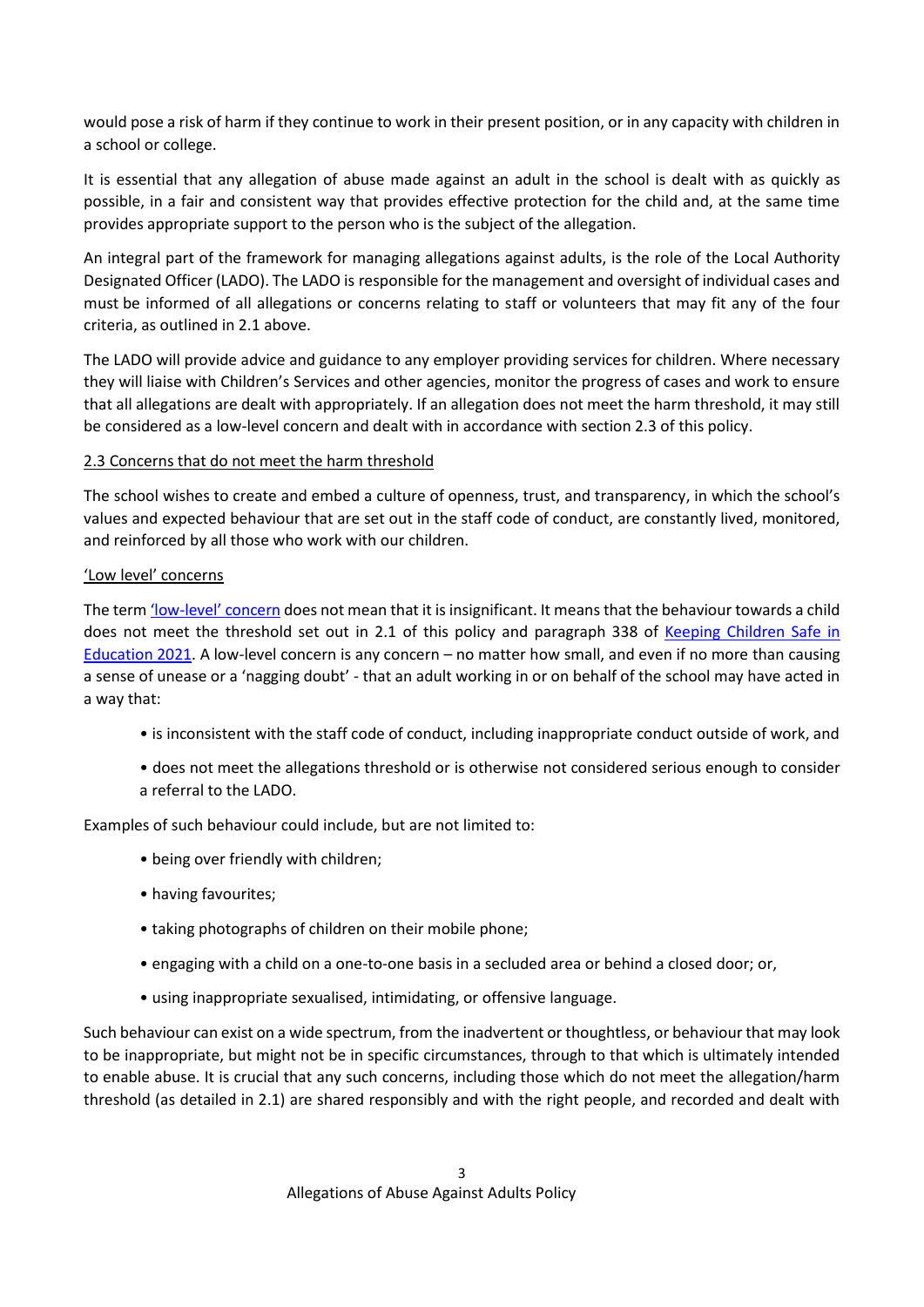appropriately e.g. in accordance with the school/LA disciplinary process. Ensuring they are dealt with effectively should also protect those working in or on behalf of schools from potential false allegations or misunderstandings.

#### Reporting a low-level concern

Low-level concerns about a member of staff, person employed by a supply agency or contractor should be reported to the Headteacher as soon as is reasonably possible and, in any event, within 24 hours of becoming aware of it (where the concern relates to a particular incident). However, it is never too late to share a lowlevel concern.

#### Self-reporting is also encouraged.

External employers e.g. supply agencies should be notified of the concern that has been raised, so that any potential patterns of inappropriate behaviour can be identified.

Where a low-level concern is raised about the Headteacher, it should be raised with the chair of the Governing Board.

#### Recording a low-level concern

All low-level concerns should be recorded in writing by the appropriate person as detailed above. The record should include details of the concern, the context in which the concern arose, and action taken. The name of the individual sharing their concerns should also be noted, if the individual wishes to remain anonymous then that should be respected as far as reasonably possible. Records should be stored in a central low-level concerns file (either electronic or hard copy). Where multiple low-level concerns have been shared regarding the same individual these should be kept in chronological order as a running record, and with a timeline alongside. These records should be kept confidential and held securely, with access afforded only to a limited number of individuals such as the DSL, Headteacher and CoG.

#### Responding to a low-level concern

The person who has received the report of the concern will review the information and determine whether the behaviour:

- is entirely consistent with the Trust's code of conduct and the law
- constitutes a low-level concern
- is serious enough to consider a referral to the LADO, or
- when considered with any other low-level concerns that have previously been raised about the same individual, should be reclassified as an allegation, and referred to the LADO/other relevant external agencies.

Where the person who has received the report is in any doubt whatsoever, they should seek advice from the LADO.

If it is decided that the low-level concern in fact amounts to behaviour which is entirely consistent with the Trust's code of conduct and the law, it will still be important for the person who has received the report of the concern, to inform the individual in question what was shared about their behaviour, and to give them an opportunity to respond to it. Their response should also be recorded. In addition, the person who has received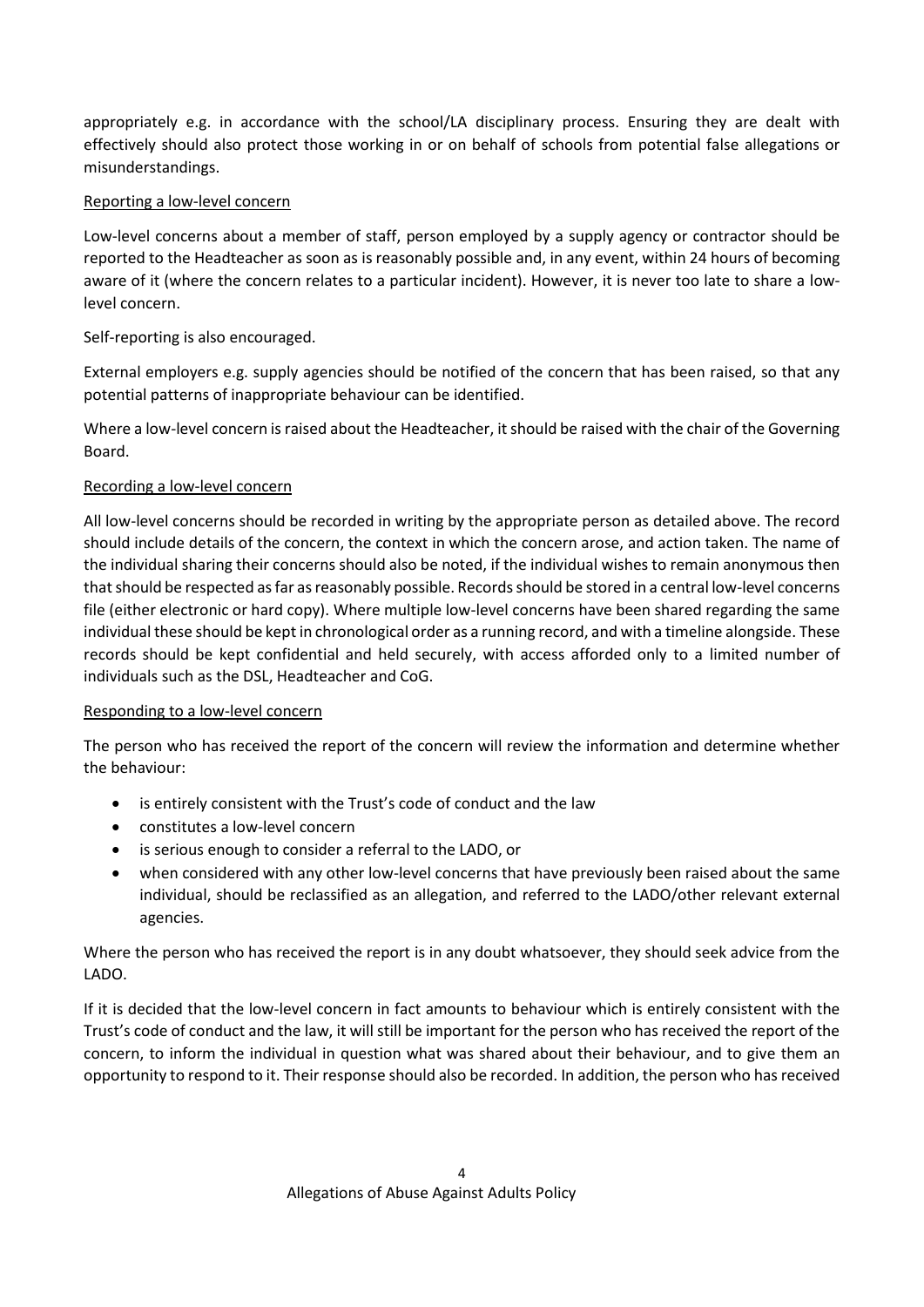the report of the concern, should speak to the person who shared the low-level concern – to provide them with feedback about how and why the behaviour is consistent with the school's code of conduct and the law.

If it is decided that the current concern is low-level, it should also be responded to in a sensitive and proportionate way – on the one hand maintaining confidence that such concerns when raised will be handled promptly and effectively whilst, on the other hand, protecting staff from any potential false allegations or misunderstandings. Any investigation of low-level concerns should be done discreetly and, on a need-to-know basis. In many cases, a low-level concern will simply require a conversation with the individual about whom the concern has been raised. Some concerns may trigger the school's disciplinary, grievance or whistleblowing procedures, which should be followed as appropriate. The school will exercise professional judgement and, if in any doubt, will seek advice from other external agencies including the LADO. In some cases, the concern may escalate to having the potential to meet the harm threshold and will continue to be dealt with as laid out in Sections 3 – 14 of this policy.

#### Retention of Records

Records should be reviewed so that potential patterns of concerning, problematic or inappropriate behaviour can be identified. Where a pattern of such behaviour is identified, the school will decide on a course of action, either through disciplinary procedures or where a pattern of behaviour moves from a concern to meeting the harms threshold, in which case it should be referred to the LADO. Consideration should also be given to whether there are wider cultural issues within the school that enabled the behaviour to occur and where appropriate, policies could be revised, or extra training delivered to minimise the risk of it happening again. Records will be retained until at least the person leaves the school's employment.

#### References

Low-level concerns will not be referred to in references, unless they relate to issues which would ordinarily be included in a reference, for example, misconduct or consistent poor performance. However, where a low-level concern (or group of concerns) has met the threshold for referral and has found to be substantiated, it will be referred to in a reference.

## **3. CONCERNS THAT MAY MEET THE HARM (ALLEGATIONS) THRESHOLD - AS DEFINED IN 2.1**

#### 3.1. WHO TO REPORT TO

All allegations against adults should be reported to the Headteacher without delay, unless the Headteacher is the subject of the allegation, in which case it should be reported to the Chair of Governors Gemma Cook – cookg@binsteadpri.co.uk The Headteacher/Chair of Governors will usually become the case manager.

In the absence of the Headteacher or Chair of Trustee Directors, staff or parents should contact the LADO at

HCC Safeguarding Unit on 01962 876364 [Child.protection@hants.gov.uk](mailto:Child.protection@hants.gov.uk)

In all instances, the person making the report should then inform the Headteacher as the DSL, unless they are the subject of the allegation. The person who received the allegation should commence maintaining a chronology of events.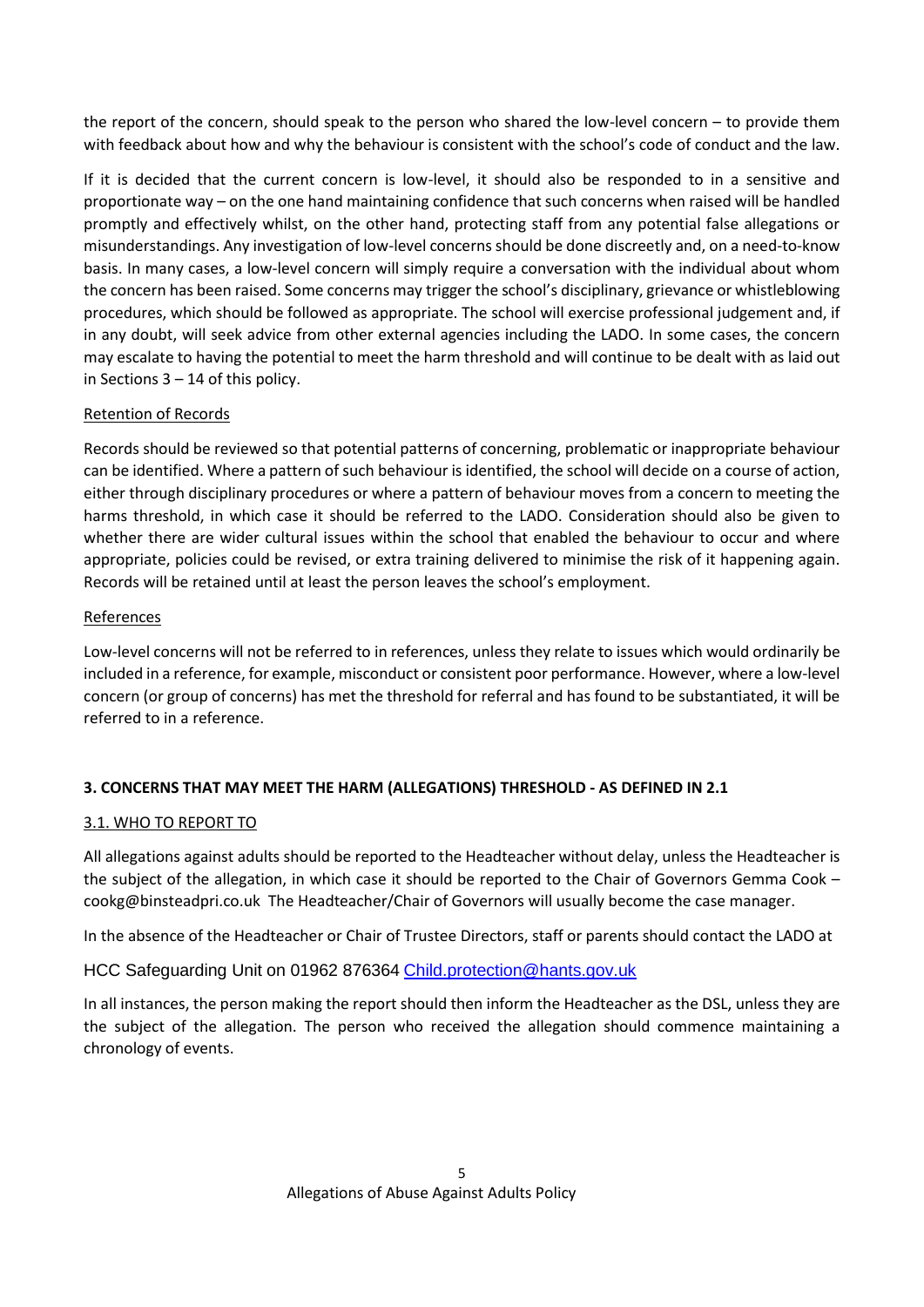Before contacting the LADO, the appropriate person should conduct basic enquiries in line with local procedures to establish the facts to help them determine whether there is any foundation to the allegation, being careful not to jeopardise any future police investigation. For example:

- was the individual in the school at the time of the allegations?
- did the individual, or could they have, come into contact with the child?
- are there any witnesses? and,
- was there any CCTV footage?

If appropriate, you may be asked to complete a LADO referral form as a method of making a written referral, within 24 hours of receiving an allegation[. Click here](https://forms.hants.gov.uk/en/AchieveForms/?form_uri=sandbox-publish://AF-Process-c8d4175e-e440-4cdd-9968-349c655374b9/AF-Stage-64282b4d-4083-4e7c-9c4e-1a25a6a74599/definition.json&redirectlink=/en&cancelRedirectLink=/en) for Hampshire form.

**Accordingly, all safeguarding allegations about a member of staff, including supply teachers, contractors or volunteers (including local committee members or Trustee Directors or Members) should be immediately discussed with the LADO in the first instance who will liaise, as necessary, with Children's Services and the police. This is regardless of whether the school or college is where the alleged abuse took place.** 

If the LADO is unavailable for any reason, contact

| <b>Children's Reception Team</b> | 01329 225379  |
|----------------------------------|---------------|
| Out of hours' social care        | 0300 555 1373 |

#### 3.2. NEXT STEPS

If the allegation meets any of the criteria as above in 2.1, the appropriate person should report to the LADO in writing within 24 hours, using the respective LADO referral form. If reporting against the fourth bullet point, Paragraph 338 checklist (Appendix 1), should also be used and appended as supporting documentation.

3.3 It is important that allegations against adults are dealt with in the shortest time possible, that is consistent with proper investigation and legally sound procedures. On that basis, indicative times are suggested as follows:

- All allegations should be investigated as a priority to avoid or eradicate any delay.
- The time taken to investigate and resolve individual cases depends on a variety of factors including the nature, seriousness and complexity of the allegation, however the following **target timescales** will endeavour to be met.
- It is expected that 80 per cent of cases should be resolved **within one month**, 90 per cent **within three months**, and all but the most exceptional cases should be completed **within 12 months**.
- For those cases where it is clear immediately that the allegation is unsubstantiated or malicious, they should be resolved **within one week**.
- Where the initial consideration decides that the allegation does not involve a possible criminal offence it will be for the school or in the case of the Headteacher/CoG to deal with it; although if there are concerns about child protection, the employer (as previously defined) should discuss with the LADO. In such cases, if the nature of the allegation does not require formal disciplinary action, the employer should institute appropriate action within **three working days**. If a disciplinary hearing is required and can be held without further investigation, the hearing should be held **within 15 working days**.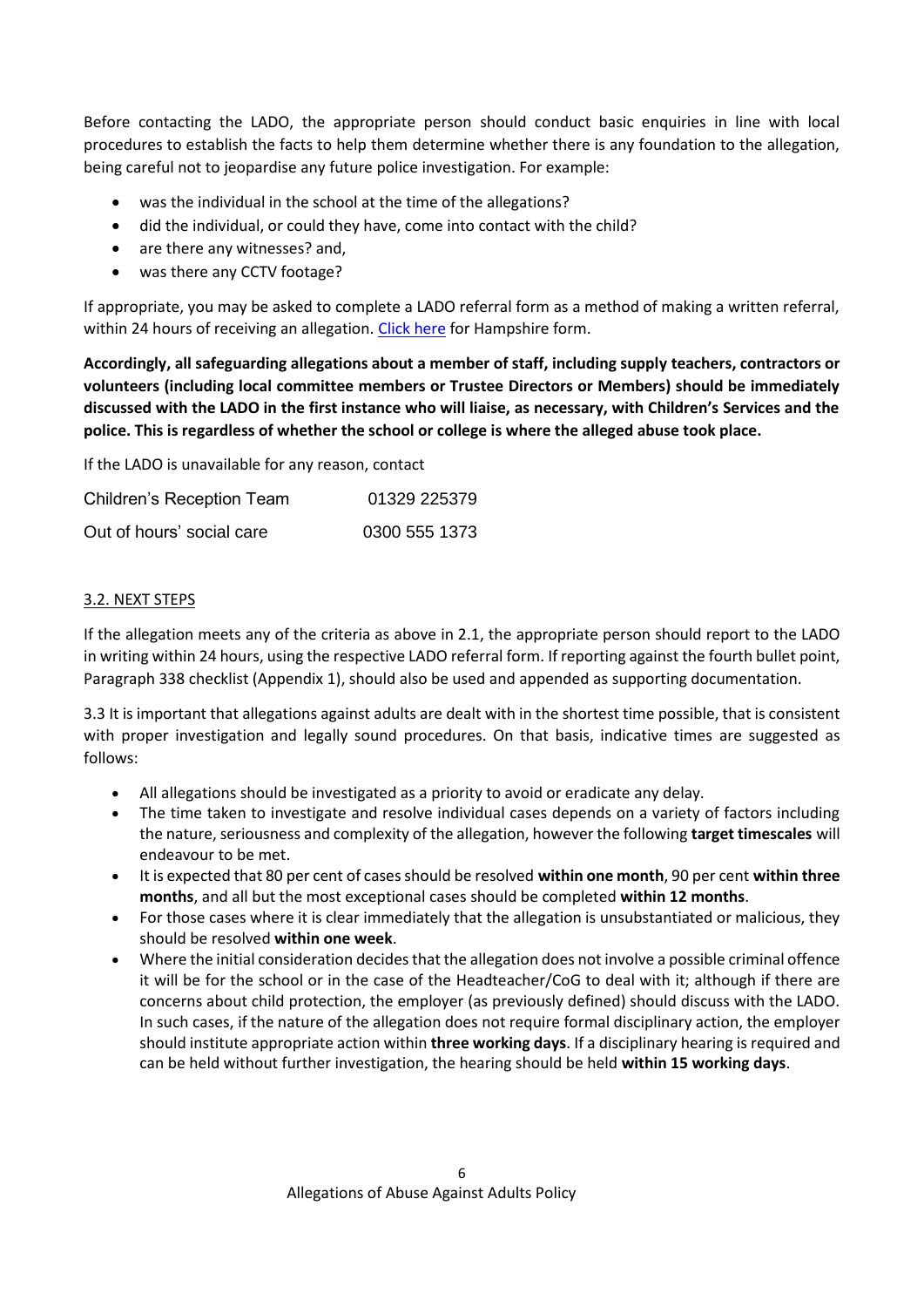These timescales may be varied by agreement with the Headteacher, Police and/or LADO in specified cases where it is appropriate to do so, in the interests of natural justice. It is more important to ensure that the issues are addressed fully and fairly than to try to meet timescales that may be unrealistic in specific cases. In cases where the Police are investigating, these timescales are likely to be significantly longer and beyond the control of the school.

#### **4. INITIAL CONSIDERATION**

4.1. Where it is identified that a child has been harmed, that there may be an immediate risk of harm to a child or if the situation is an emergency, you should contact Children's Services and as appropriate, the police immediately. Further guidance on when to call the police, can be found [here.](https://www.npcc.police.uk/documents/Children%20and%20Young%20people/When%20to%20call%20police%20guidance%20for%20schools%20and%20colleges.pdf) **The child's welfare is paramount**. The designated safeguarding lead is responsible for ensuring that the child is not at risk and referring cases of suspected abuse to Children's Services.

4.2. In cases where the child has been injured while in the care of the school and requires medical treatment, the parent should be informed immediately.

4.3. Children's Services / police will hold a strategy discussion if the child is suffering, or likely to suffer, significant harm to which the case manager (and others as appropriate) will be invited to participate to share information about the circumstances and the context of the allegation.

Where the initial discussion leads to no further action, the case manager and the LADO should:

- record the decision and justification for it; and,
- agree on what information should be put in writing to the individual concerned and by whom.

4.4. In cases where a police investigation is required, but neither the threshold of significant harm nor a formal allegation meeting has reached the threshold criteria, the LADO officer should discuss by telephone or by meeting with the Trust, police and other agency involved with the child, the evaluation of the circumstances prior to a decision on the way forward. This joint evaluation should consider whether matters can be taken forward in a fact-finding and possible disciplinary process in parallel with criminal proceedings, or whether the disciplinary action needs to wait for completion of the police enquiries and / or prosecution.

4.5. In any case in which Children's Services have undertaken enquiries to determine whether the child or children are in need of protection, the Headteacher (or Chair of Governing Board in the case of the Headteacher) should take account of any relevant information obtained in the course of these enquires when considering disciplinary action.

4.6. All allegations will be discussed with the LADO to consider the nature, content, and context of the allegation and to agree a course of action.

4.7. The case manager will establish in discussion with the LADO officer, whether the allegation is within the scope of 2.1 and has some foundation and that the individual has:

- 1. behaved in a way that has harmed a child, or may have harmed a child; and/or
- 2. possibly committed a criminal offence against or related to a child; and/or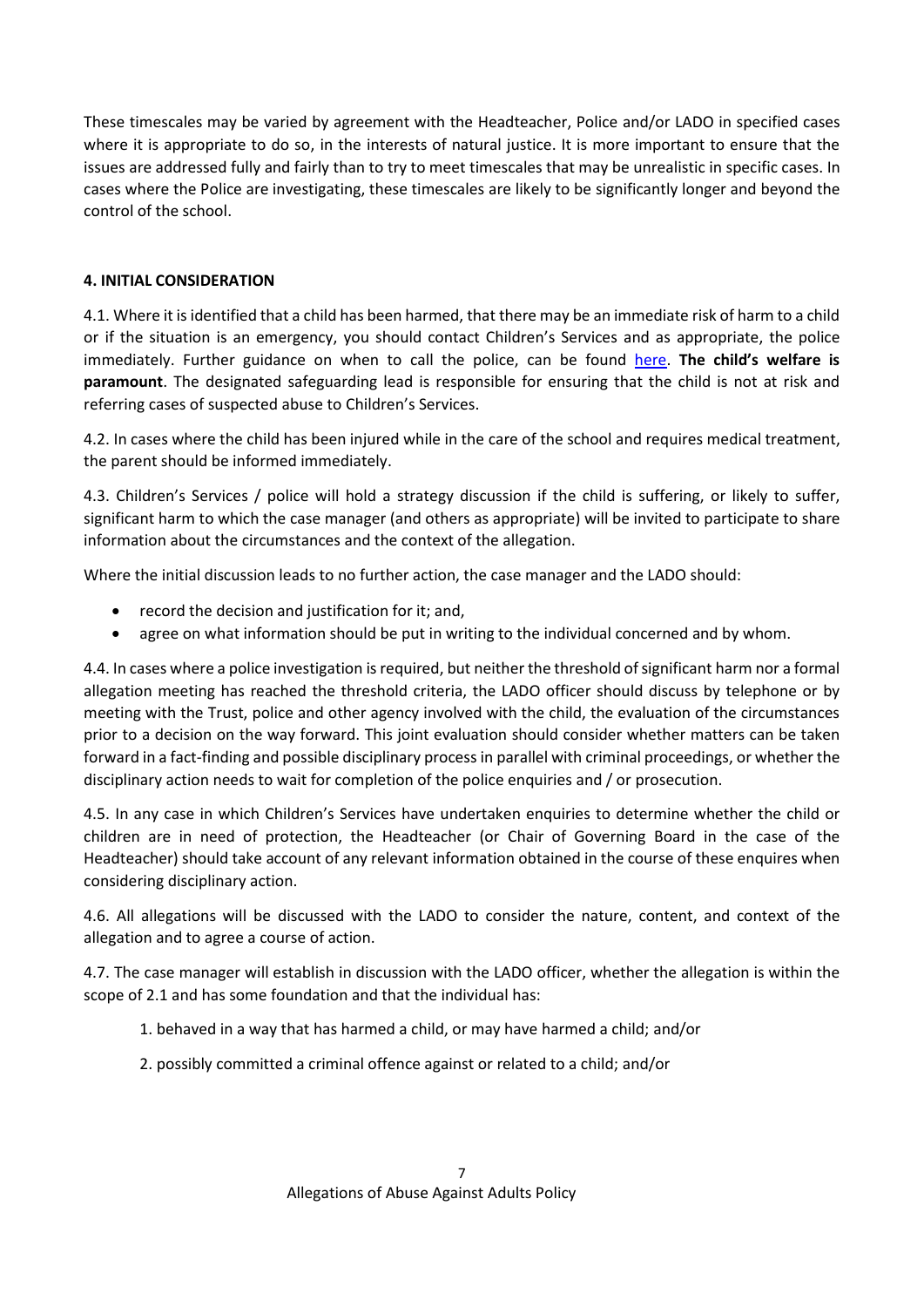3. behaved towards a child or children in a way that indicates he or she may pose a risk of harm to children; and/or

4. behaved or may have behaved in a way that indicates they may not be suitable to work with children\* (see Paragraph 338 checklist in Appendix 1)

4.8. In some cases, further investigation will be needed to enable a decision as to how to proceed. The LADO will discuss with the case manager how and by whom the investigation will be undertaken. The school may undertake the investigation within the school, use someone from another school to investigate or reserve the right to commission an independent investigator. The case manager should monitor the progress of cases to ensure that they are dealt with as quickly as possible in a thorough and fair process. Reviews should be conducted at fortnightly or monthly intervals, depending on the complexity of the case.

4.9. In cases that do not merit joint evaluation by police or Children's Services, the LADO will discuss with the appropriate person from the Trust, the options available including, fact-finding, summary dismissal, decision not to use services in future to no further action.

4.10. The LADO should continue to liaise with the school to monitor the progress of all cases and provide advice/ support when required or requested. The case manager should keep a chronology of all events.

4.11 The initial sharing of information and evaluation may lead to a decision that no further action is to be taken in regard to the individual facing the allegation or concern, in which case this decision and a justification for it should be recorded by both the LADO and case manager and agreement reached on what information should be put in writing to the individual concerned and by whom. The case manager should then consider with the LADO, what action should follow both in respect of the individual and those who made the initial allegation.

#### 4.12 The position of staff whose own children may be at risk

Cases have arisen where adults working in a school who have children and who are assessed as being at risk, have their own children placed on the Child Protection Register. There is no established correlation between this situation and other children being at risk. The potential risk should be discussed with Children's Services so they can offer a view on the potential risk to other children. Clearly there is an issue of credibility and the good name of a school if parents discover there is someone working in school whose own children are deemed to be at risk of abuse from the member of staff who is their parent or carer.

It is appropriate for case managers in this situation, to give careful consideration and assess the risks that such an employee might pose to other children. It may be appropriate to undertake a risk assessment and to adjust the individual's role or to consider a stay-at-home instruction or suspension (see section 7). Advice must be sought from the LADO and Headteacher/DSL before this is undertaken. The LA should also be informed of any suspensions.

It will not be fair in law to take action against an employee whose children are on the Child Protection register without proper investigation of the circumstances and establishing that the individual employee has acted inappropriately.

#### 4.13 Supply Staff

Whilst the school is not the employer of agency staff, we will ensure that any allegations made against supply staff are dealt with properly. The school will inform the supply agency of any allegation that has been made.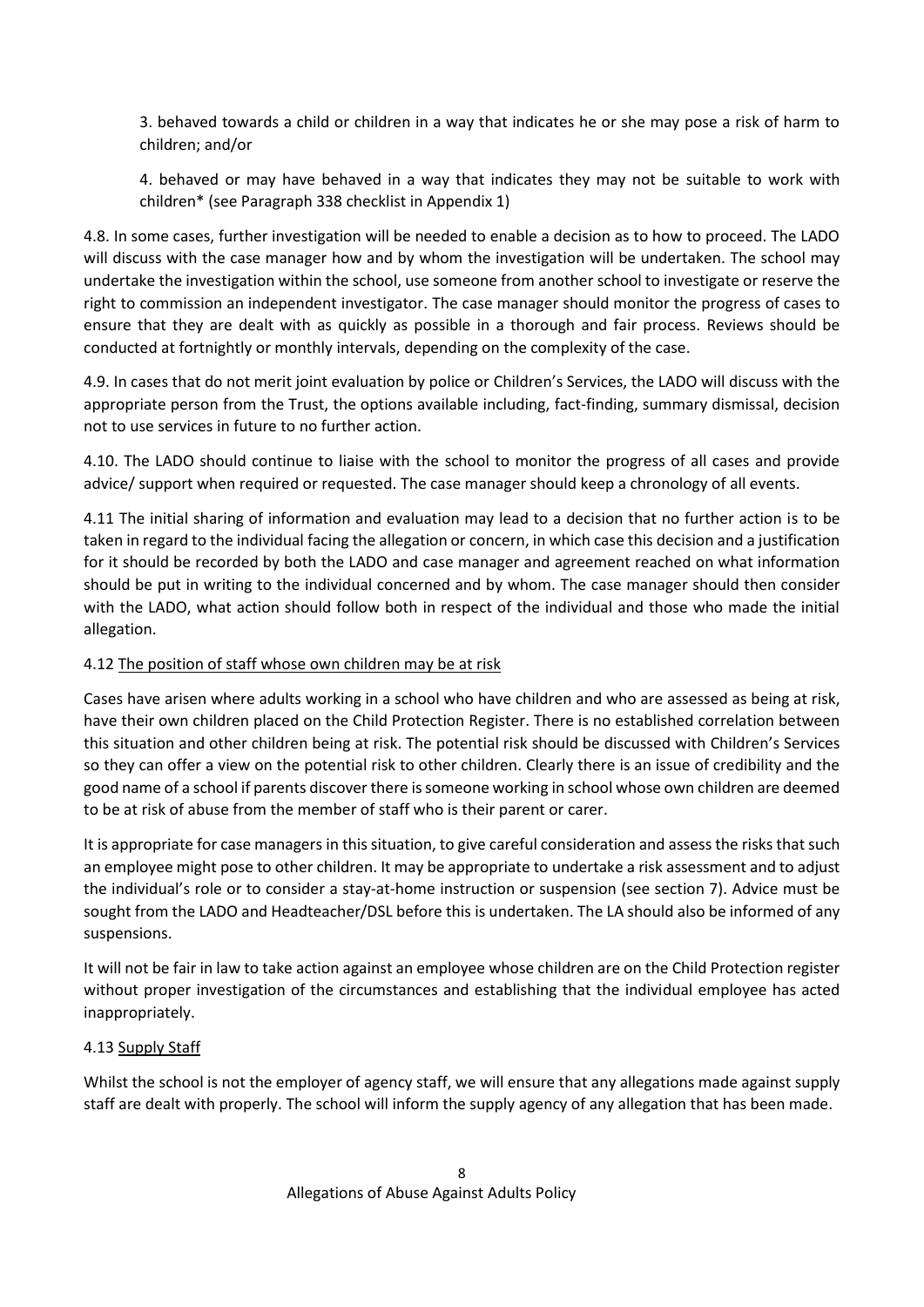The school will not decide to cease using agency staff due to safeguarding concerns, without finding out the facts and liaising with the LADO to determine a suitable outcome. The case manager will discuss with the agency whether it is appropriate for the supply agency to suspend the member of supply staff or to redeploy them to another part of the school or another school, whilst an investigation takes place.

The school will facilitate a supply agency undertaking an investigation, by providing access to documentation etc. as required. In some circumstances, it may be appropriate for the school to take the lead on an investigation. The LADO will be asked to support the decision making as to whether the school or supply agency would be most appropriate to lead an investigation (based upon the individual circumstances).

Agencies should be fully involved and co-operate in any enquiries from the school, LADO, police and/or Children's Services. Supply staff are reminded that whilst they are not employed by the Trust, they are under the supervision, direction and control of the school when working in any of our schools.

This policy will be provided to supply agencies that are used by the school.

#### **5. COMMUNICATION WITH THE STAFF MEMBER / PARENTS**

#### 5.1 Staff

The case manager should discuss with the LADO, the nature, content and context of the allegation, and agree a course of action. The LADO may also need to consult with Children's Services and the police.

At this stage, it may not be possible to inform the accused person as to the specifics of the allegation/s as this may affect the investigation. The accused person should be advised to contact their trade union representative if they have one and be advised of the relevant employee assistance programme or [Education Support.](https://www.educationsupport.org.uk/) They should also be given a point of contact within the organisation and the ability and means by which to request a referral to occupational health, should they feel that they require this.

It is extremely important that the case manager provides the LADO with as much information as possible at that time. However, when a strategy discussion is needed, or police or Children's Services need to be involved, the case manager should not inform the staff member until those agencies have been consulted and have agreed what information can be disclosed to the accused. A risk assessment should be made and suspension or 'stay at home' may be considered. See Section 7.

In some cases, it may be necessary for the police to interview the member of staff or volunteer before the case manager approaches him or her and instigates a fact-finding investigation. This will be determined by the police. In cases involving the Police it is expected that:

- police officers will be given every assistance with their enquiries
- confidentiality about such enquiries will be maintained in the interests of the named adult
- arrangements will be made for the case manager to be kept informed of the progress of police enquiries
- The case manager will obtain advice from the LA and the LADO to determine what interim action may be appropriate.

#### 5.2 Parents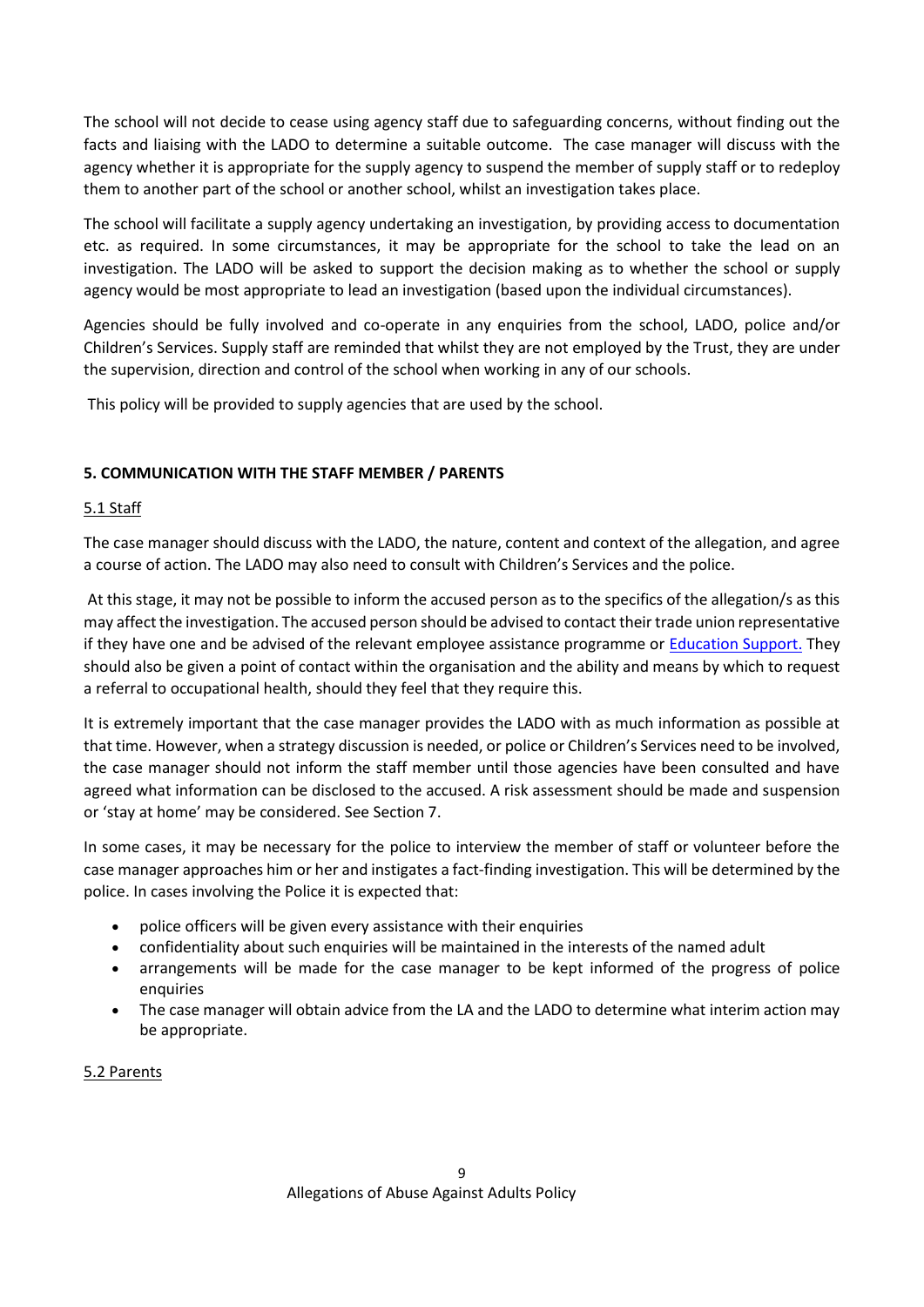Support for the child/ren involved is paramount and should be considered and provided/commissioned by the school (with the appropriate parental permission) throughout and following the outcome of any investigation, as appropriate.

The parent/s of any child involved in a potential allegation, will be told about the allegation as soon as possible if they do not already know about it. However, when a strategy discussion is needed, or police or Children's Services need to be involved, the parents should not be informed until those agencies have been consulted and have agreed what information can be disclosed and when.

The parent/s should be kept informed about the progress of the case and only in relation to their child - no information can be shared regarding the staff member. Parents/carers should also be made aware of the requirement to maintain confidentiality about any allegations made against those working or volunteering for the Trust whilst investigations are ongoing as set out in section 141F of the Education Act 2002 (see paragraph 164 of KCSIE 2021). This includes the publication of information on social media and providing information to the media. If parents/carers wish to apply to the court to have reporting restrictions removed, they should be informed that they should seek legal advice.

## **6. NON-CO-OPERATION / RESIGNATION / END OF CONTRACT**

6.1. Where an employee leaves the school before the end of the process, through resignation or end of a fixedterm or temporary contract, it will still be essential for the school to continue to co-operate fully with the process and, where no prosecution is taking place, for the school to complete its own internal investigation, even without the co-operation of the individual.

It is essential that a substantiated outcome of such an investigation is shared with any potential employer as part of a reference process, in accordance with the principles of data sharing, as outlined.

If the accused person resigns or their services cease to be used and the criteria are met, it will not be appropriate to reach a settlement/compromise agreement. A settlement/compromise agreement which prevents the Trust from making a [Disclosure and Barring Service](https://www.gov.uk/government/collections/dbs-referrals-guidance--2) (DBS) referral when the criteria are met, would likely result in a criminal offence being committed.

The school have a legal duty to refer to the DBS anyone who has harmed, or poses a risk of harm, to a child or vulnerable adult where:

- the harm test is satisfied in respect of that individual;
- the individual has received a caution or conviction for a relevant offence, or if there is reason to believe that the individual has committed a listed relevant offence; and
- the individual has been removed from working (paid or unpaid) in regulated activity, or would have been removed had they not left

The DBS will consider whether to bar the person. Referrals should be made as soon as possible after the resignation or removal of the individual and must only be made by the school's headteacher/DSL. Further guidance on DBS referrals can be foun[d here.](https://www.gov.uk/guidance/making-barring-referrals-to-the-dbs)

Where the school dismisses or ceases to use the services of a teacher because of safeguarding concerns, serious or gross misconduct, or might have dismissed them or ceased to use their services had they not left first, they must consider whether to refer the case to the Secretary of State via the [Teacher Regulation Agency](https://www.gov.uk/guidance/teacher-misconduct-referring-a-case)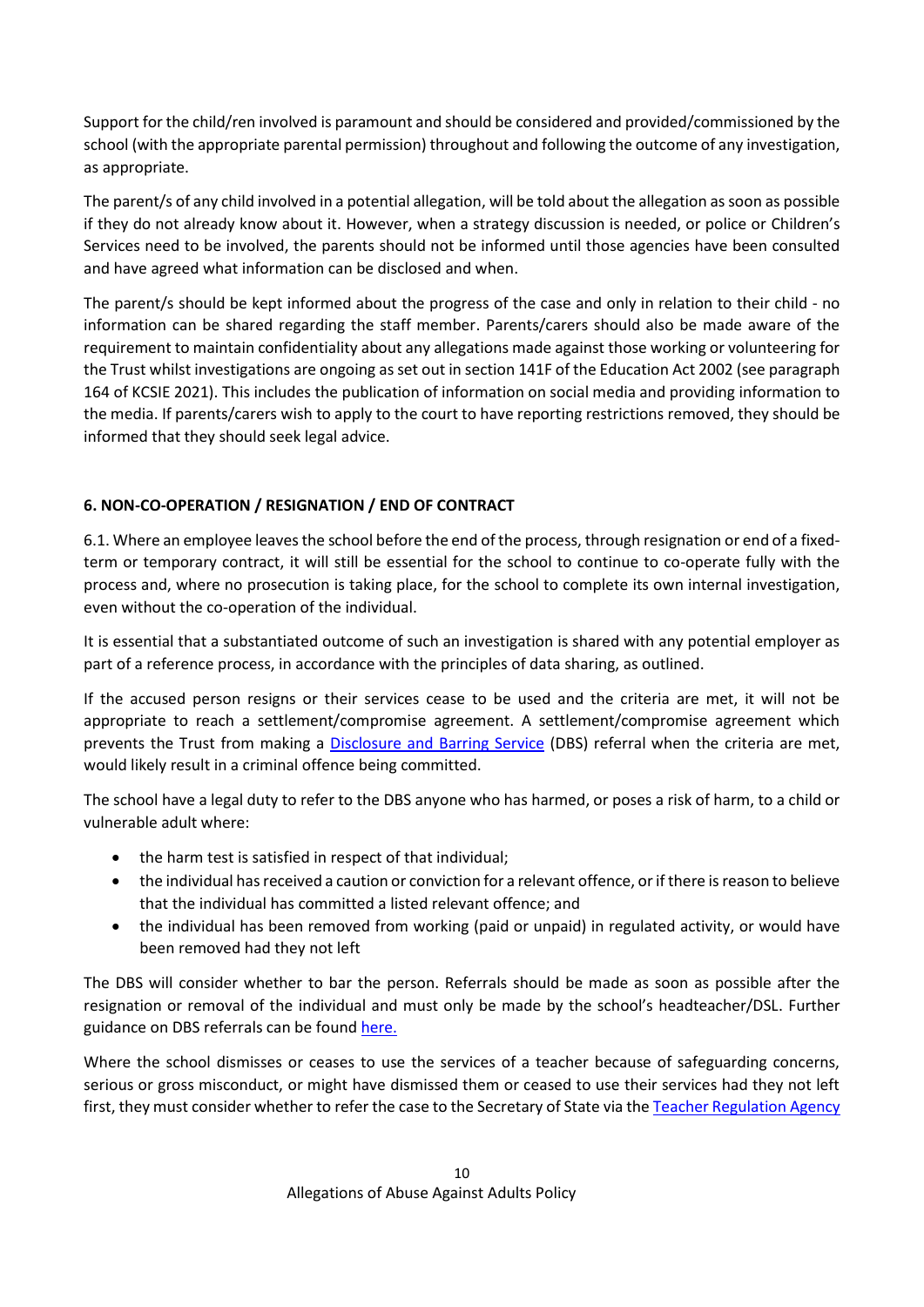(TRA). This referral must only be made by the Headteacher/DSL. Further guidance on TRA referrals can be found [here.](https://www.gov.uk/guidance/teacher-misconduct-referring-a-case) The Secretary of State may investigate the case, and if s/he finds there is a case to answer, must then decide whether to make a prohibition order in respect of the person.

Wherever possible, the accused person should be given a full opportunity to answer the allegation and make representations about it in line with the relevant policies e.g. disciplinary.

Substantiated allegations made against those in a governance role, may result in them being removed from office.

### **7. SUSPENSIONS/STAY AT HOME**

['Keeping Children Safe in Education' 2021](https://www.gov.uk/government/publications/keeping-children-safe-in-education--2f) gives clear guidance on the approach that should be taken when considering whether an individual against whom an allegation has been made should be suspended.

The case manager should undertake a risk assessment to determine the appropriate course of action. In some rare cases that will require the case manager to consider asking the staff member to stay at home or suspending the accused until the case is resolved. Any such instruction will be dynamically reviewed as the investigation progresses and may be lifted at any time if there is sufficient evidence determined to do so.

The case manager must consider carefully whether the circumstances warrant suspension and should seek advice from the LADO, Headteacher/ DSL before the school makes a decision to suspend. The risk assessment will include what alternatives to suspension have been considered and why they were rejected.

The school must consider carefully whether the circumstances of the case warrant a person being suspended and all options to avoid suspension should be considered. Inappropriate and unjustified suspension resulting in an individual's resignation can amount, in law, to constructive dismissal.

In cases where the school is made aware that the Secretary of State has made an interim prohibition order in respect of an individual at the school, it will be necessary to immediately suspend that person from teaching, pending the findings of the Teacher Regulation Agency's investigation.

Suspension is a neutral act and will never be an automatic response. However, it will be considered in any case where:

- there is cause to suspect a child is at risk of harm; or
- the allegation is so serious that it might be grounds for dismissal; or
- to remain working could be prejudicial to the gathering and presentation of evidence

The case manager should consider whether the result that would be achieved by immediate suspension could be obtained by alternative arrangements e.g. stay at home, working at the central offices, moving the child/ren or ensure that the adult is always accompanied by another adult. In many cases, an investigation can be resolved quickly and without the need for suspension. If the LADO, police or Children's Services (as appropriate) have no objections to the member of staff continuing to work during the investigation, the case manager should take advice from the LADO, LA and DSL and explore all possible options to avoid suspension.

Use of alternative options, allowstime for an informed decision regarding the suspension and possibly reduces the initial impact of the allegation. This will, however, depend upon the nature of the allegation. The case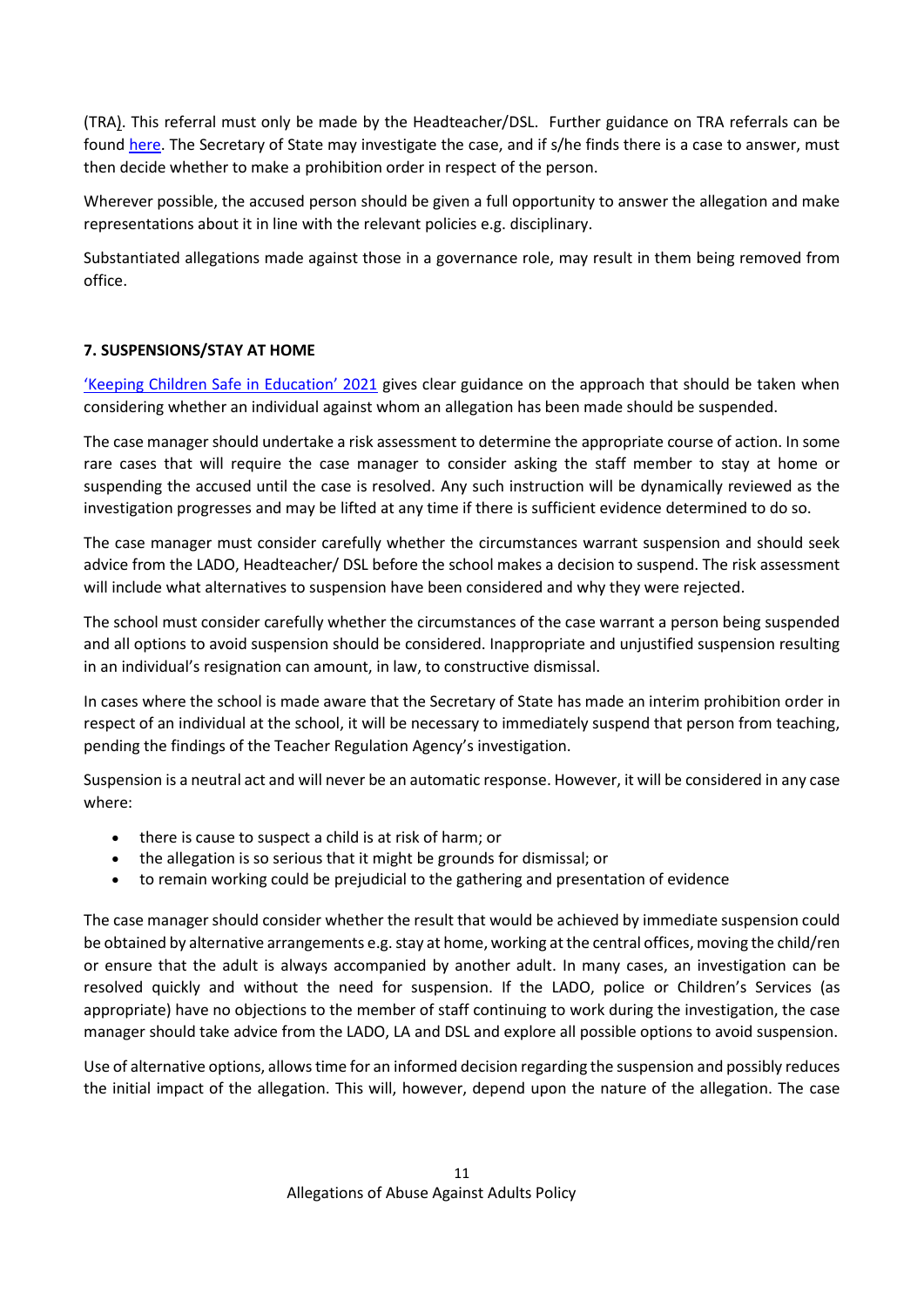manager should consider the potential permanent professional reputational damage to employees that can result from suspension where an allegation is later found to be unsubstantiated or maliciously intended.

Where it has been deemed appropriate to suspend the person, written confirmation should be dispatched within one working day, giving as much detail as appropriate for the reasons for the suspension. The school will provide appropriate support for anyone facing an allegation. The person should be informed at the point of their suspension who their named contact is within the organisation and provided with their contact details. This may include occupational health services and the employee assistance programme and/or [Education](https://www.educationsupport.org.uk/)  [Support.](https://www.educationsupport.org.uk/) They should be advised to contact their trade union representative, if they have one, or their named colleague for support. Whilst suspended, the person should be kept informed of both the progress of their case (where it is possible to do so) and current work-related issues. Social contact with colleagues and friends should not be prevented unless there is evidence to suggest that such contact is likely to be prejudicial to the gathering and presentation of evidence.

Children's Services or the police cannot require the school to suspend a member of staff or a volunteer, although they should give appropriate weight to their advice. The power to suspend is vested in the Headteacher/ Governing Board as set out in the scheme of delegation. However, where a strategy discussion or initial evaluation concludes that there should be enquiries by the Children's Services and/or an investigation by the police, the LADO should canvass police and Children's Services for views about whether the accused member of staff needs to be suspended from contact with children to inform the school's consideration of suspension. Police involvement does not make it mandatory to suspend a member of staff; this decision should be taken on a case-by-case basis having undertaken a risk assessment.

Where it is decided on the conclusion of a case that a person who has been suspended can return to work, the case manager should consider how best to facilitate that. Most people will benefit from some help and support to return to work after a stressful experience. Depending on the individual's circumstances, a phased return and/or the provision of a mentor to provide assistance and support in the short term may be appropriate. The case manager should also consider how the person's contact with the child or children who made the allegation can best be managed if they are still a pupil at the school. You should contact the LA HR advisor for further information and advice.

#### **8. CRIMINAL PROCEDINGS**

8.1. If the police or Crown Prosecution Service decide not to press charges; decide to issue a caution; or if the person is acquitted by the courts, the school will request from the police and LADO all the information pertinent to disciplinary proceedings. The police should obtain consent from the individuals involved to share their statements and evidence for use in an employer disciplinary process. If deemed necessary by the school , a [DP5](https://www.hampshire.police.uk/rqo/request/ri/request-information/rso/request-information-about-yourself-or-someone-else/) or Freedom of Information request may be made.

The case manager will discuss whether any further action is appropriate and if so, how to proceed taking into account the information from police and Children's Services, and bearing in mind the different standard of proof required in disciplinary and criminal proceedings.

8.2. If the person is convicted by the courts, the employer will be informed straightaway by the police so that appropriate action can be taken.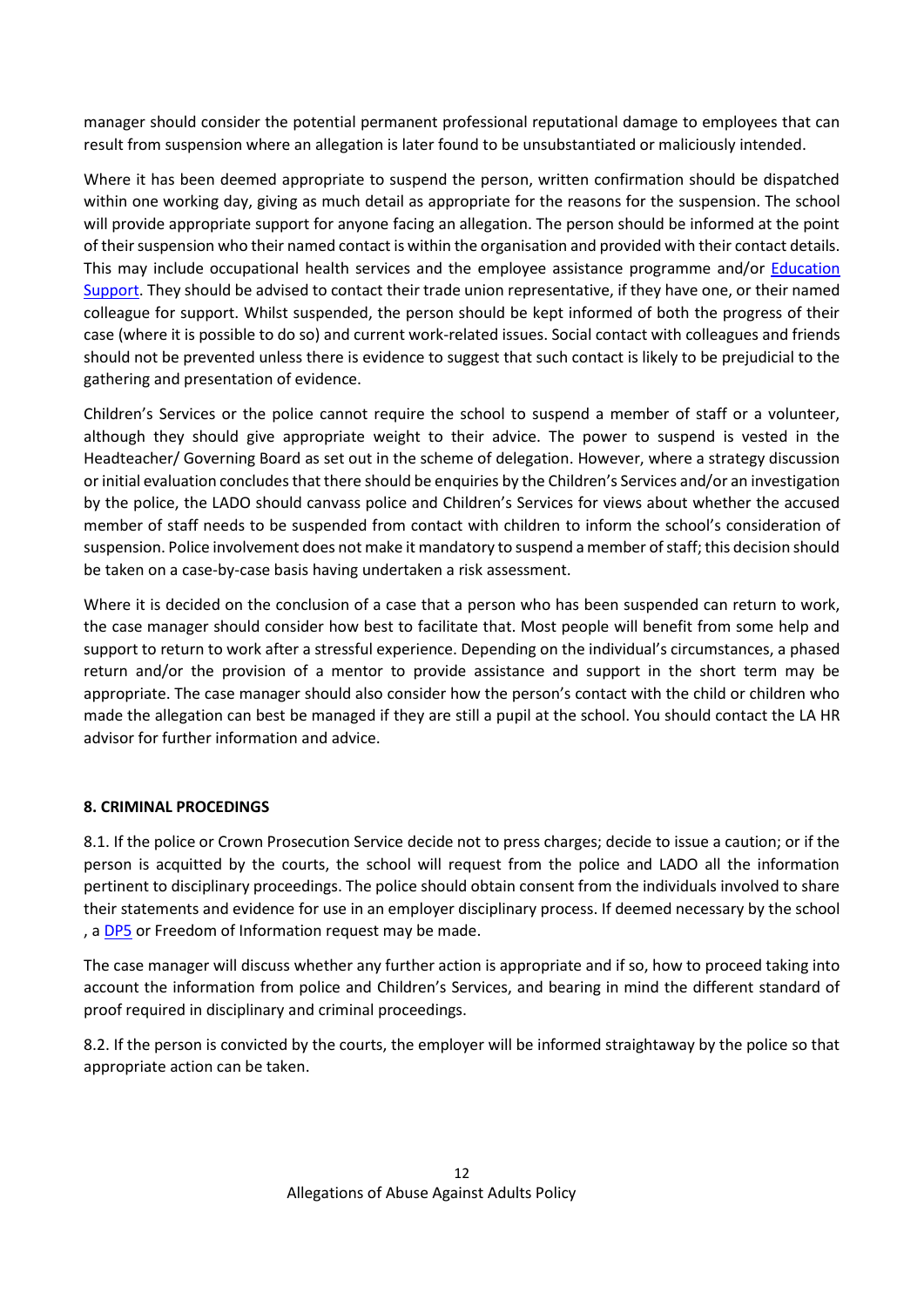8.3 If a police investigation into a school employee or volunteer is commenced, the school will comply with all requests for data sharing from the Police, in line wit[h Working Together to Safeguard Children.](https://www.gov.uk/government/publications/working-together-to-safeguard-children--2)

#### **9. CONFIDENTIALITY**

Media attention during an investigation can add to the problems for the alleged perpetrator and may even hinder an investigation. Every effort must be made to maintain confidentiality and guard against unwanted publicity when an allegation is being investigated or considered.

The Education Act 2002 (subsequently 2011) introduced reporting restrictions preventing (prohibiting) the publication of any material that may lead to the identification of a teacher who has been accused by, or on behalf of, a pupil from the same school or college (whether that identification would identify the teacher as the subject of the allegation). Publication "includes any speech, writing, relevant programme or other communication in whatever form, which is addressed to the public at large or any section of the public". This means that a parent who, for example, published details of the allegation on a social networking site would be in breach of the reporting restrictions. Early contact with LA for advice and support for dealing with media enquiries is therefore required. All media enquiries should be handled through the LA media team and not the school directly.

Regrettably, it is often the case that the media do become aware of allegations through parents or pupils. Therefore, any briefings to staff, local committee members and governing board, must emphasise the need to avoid any direct contact with the media and to refer any such matters to the Headteacher who will liaise with the media team.

Advising the member of staff or volunteer of any early indications of media coverage will be essential.

The case manager should take advice from the LADO, police, Children's Services and headteacher/DSL, to agree the following:

- Who needs to know and, importantly, exactly what information can be shared
- How to manage speculation, leaks and gossip
- What, if any information can be reasonably given to the wider community to reduce speculation; and
- How to manage press interest if and when it should arise.

#### **10. RECORD KEEPING**

A timed and dated chronology should be kept from the moment that an allegation is received by the person dealing with the allegation. The case manager must keep secure records of any concerns or incidents relating to individual staff in an employee's confidential personnel file, unless the allegations are malicious. However, for all other allegations, it is important that the following is kept:

- a clear and comprehensive summary of the allegation;
- details of how the allegation was followed up and resolved;
- a note of any action taken, and decisions reached and the outcome as categorised above;
- copy provided to the person concerned, where agreed by Children's Services or the police; and
- a declaration on whether the information will be referred to in any future reference.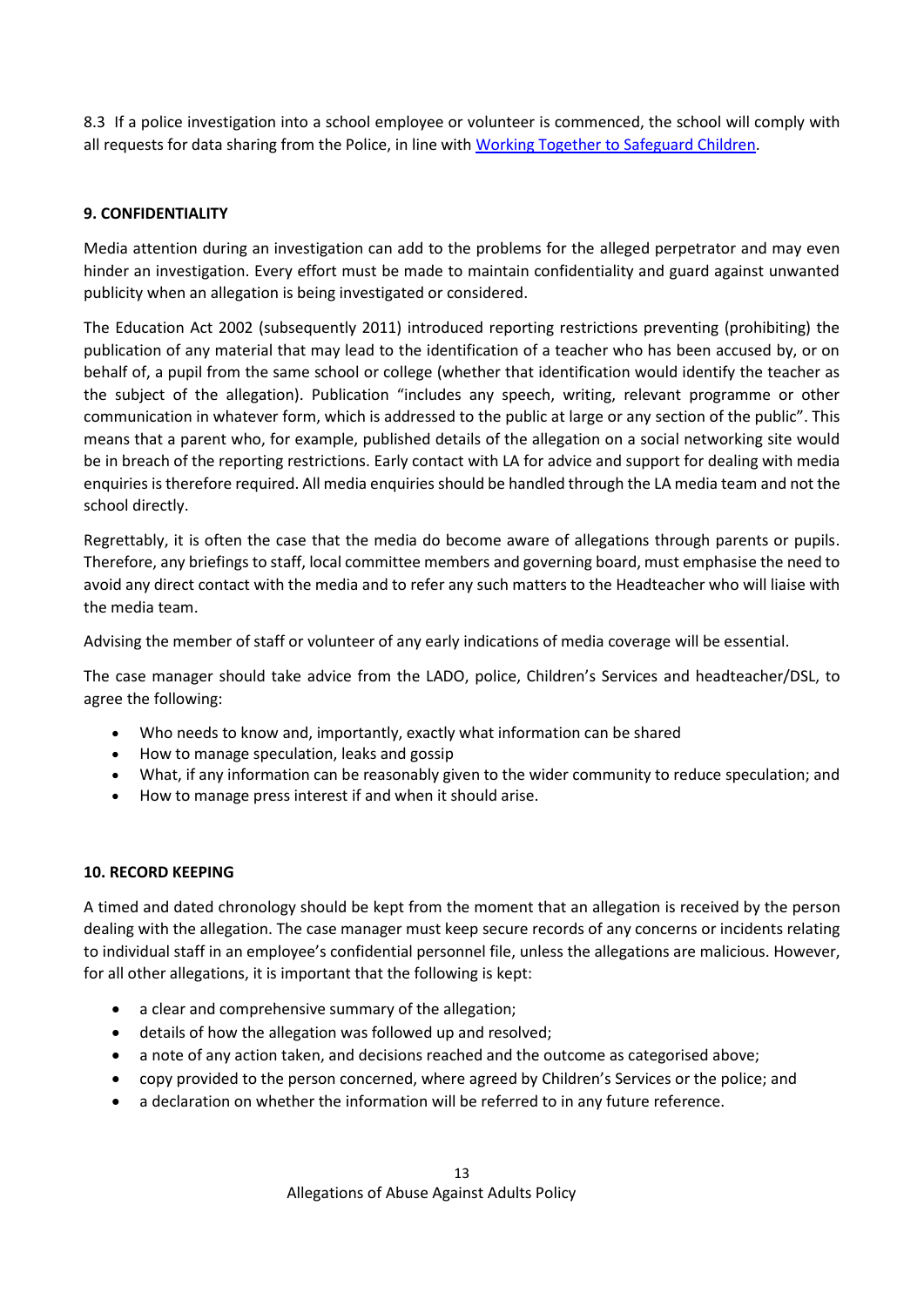Schools have an obligation to preserve records that contain information about allegations of sexual abuse for the Independent Inquiry into Child Sexual Abuse (IICSA), for the term of the inquiry (further information can be found on th[e IICSA website\)](https://www.iicsa.org.uk/document/guidance-note-retention-instructions-and-data-protection-requirements). All records should be retained for at least until the accused has reached normal pensionable age or for a period of 10 years from the date of the allegation, if that is longer.

The purpose of the record is to enable accurate information to be given in response to any future request for a reference, where appropriate. It will provide clarification in cases where future DBS checks reveal information from the police about an allegation that did not result in a criminal conviction and it will help to prevent unnecessary re-investigation if, as sometimes happens, an allegation re-surfaces after a period of time.

In the case of an allegation, which is proven to be malicious, the school documentation must be removed from personnel records immediately.

### **11. REFERRAL TO PROFESSIONAL BODIES**

#### REPORTING TO THE DBS

The school has a legal duty to refer to the DBS anyone that we consider has engaged in conduct that harmed (or is likely to harm) a child; or if a person otherwise poses a risk of harm. This includes where:

- the allegation is substantiated and
- the person is dismissed; resigns, or otherwise ceases to provide his or her services; or
- the employer ceases to use the person's services.

The DBS will consider whether to bar the person. Referrals should be made by headteacher/ DSL as soon as possible after the resignation, removal, or redeployment of the individual. Guidance on referrals can be found [here.](https://www.gov.uk/guidance/making-barring-referrals-to-the-dbs)

Where a teacher's employer, including an agency, dismisses or ceases to use the services of a teacher because of serious or gross misconduct, or might have dismissed them or ceased to use their services had they not left first, they must consider whether to refer the case to the Secretary of State via the [TRA.](https://www.gov.uk/guidance/teacher-misconduct-referring-a-case) The Secretary of State may investigate the case, and if s/he finds there is a case to answer, must then decide whether to make a prohibition order in respect of the person.

#### **12**. **OUTCOMES OF ALLEGATION INVESTIGATIONS AND REFERENCES**

12.1 The following definitions should be used when determining the outcome of allegation investigations:

- Substantiated: there is sufficient evidence to prove the allegation;
- Malicious: there is sufficient evidence to disprove the allegation and there has been a deliberate act to deceive or cause harm to the person subject of the allegation;
- False: there is sufficient evidence to disprove the allegation;
- Unsubstantiated: there is insufficient evidence to either prove or disprove the allegation. The term, therefore, does not imply guilt or innocence; or,
- Unfounded: to reflect cases where there is no evidence or proper basis which supports the allegation being made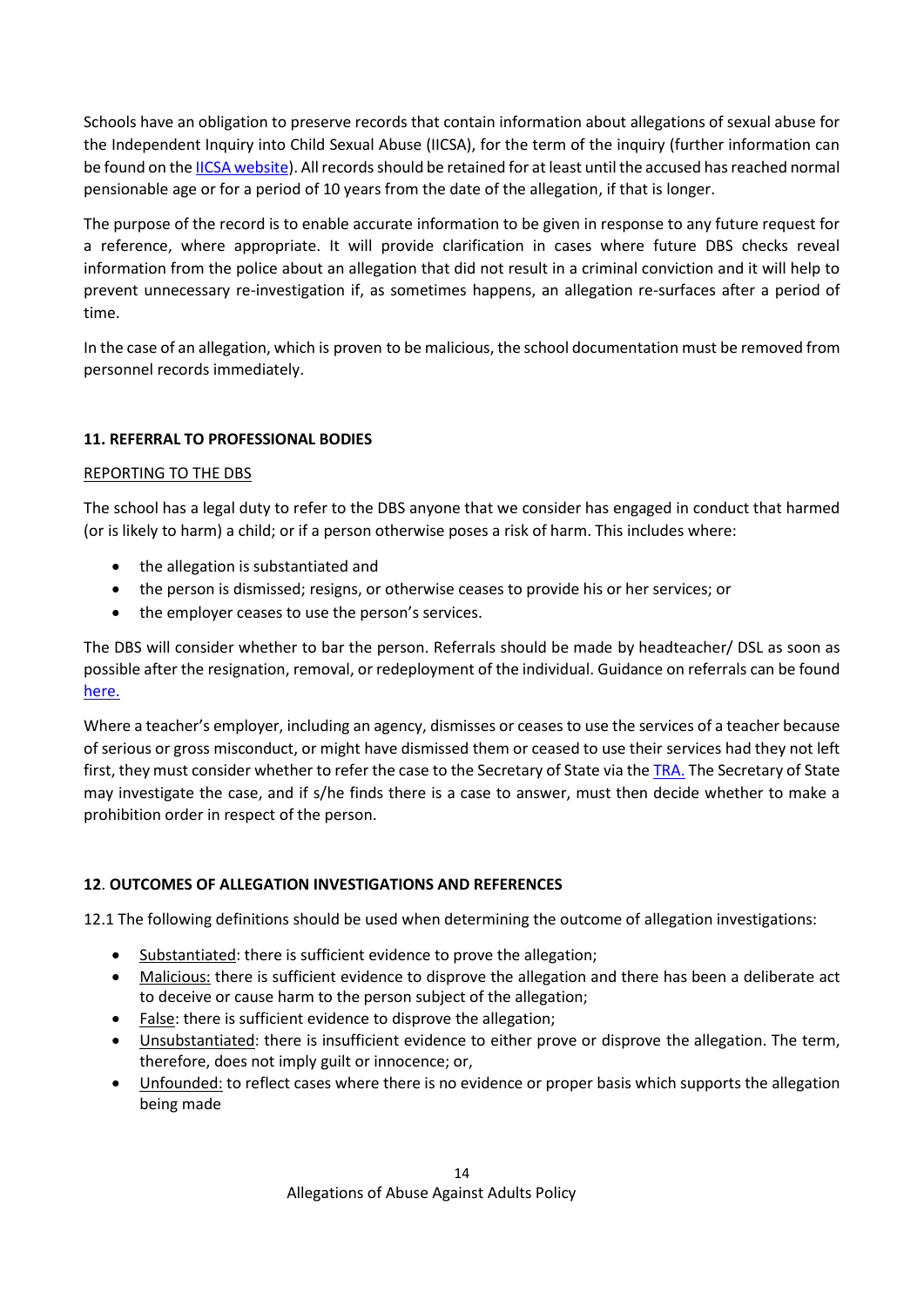A summary of outcomes form must be completed and sent to the LADO and the staff member informed of the outcome of the investigation, via a letter. See Section 10.

12.2. If a report/allegations are found to be unsubstantiated, unfounded, false or malicious, the LADO and the case manager (and where appropriate DSL) should consider whether the child and/or the person who has made the allegation is in need of help or may have been abused and if this is a cry for help. In such circumstances, a referral to children's social care may be appropriate.

12.3. When an allegation is deliberately invented, false or malicious, the school should ask the police whether any action might be appropriate against the person responsible, if the employee, who is accused, is in agreement to this.

12.4 All other matters should be dealt with through the associated policy e.g. disciplinary, complaints, grievance. Further advice can be sought from HR.

12.5 Cases in which an allegation was proven to be false, unfounded, unsubstantiated or malicious should not be included in employer references. Any repeated concerns or allegations which have all been found to be false, unfounded, unsubstantiated or malicious should also not be included in any reference. Substantiated allegations should be included in references, provided that the information is factual and does not include opinions.

12.6 Where it is decided on the conclusion of a case that a person who has been suspended can return to work, HR and the Headteacher/Chair of the Governing Board will advise how best to facilitate this. Depending on the individual's circumstances, a phased return and/or the provision of a mentor to provide assistance and support in the short term may be appropriate. The case manager should also consider how the person's contact with the child or children who made the allegation can best be managed if they are still attending the school.

#### **13. LEARNING LESSONS**

At the conclusion of the case in which an allegation is substantiated, the LADO should review the circumstances of the case with the case manager to determine whether there are any improvements to be made to the school or school's procedures or practice to help prevent similar events in the future. This should include issues arising from the decision to suspend the member of staff, the duration of the suspension and whether the suspension was justified. The school may also determine to commission their own internal or external review, as deemed appropriate.

#### **14. WHISTLEBLOWING**

All staff should be made aware of the school/LA's whistleblowing policy and feel confident to voice concerns about the attitude or actions of colleagues. If a member of staff believes that a reported allegation or concern is not being dealt with appropriately by their organisation, they should report the matter directly to the LADO.

Hampshire Police (General Enquiries) Telephone 0845 045 45 45 (Emergency) Telephone 999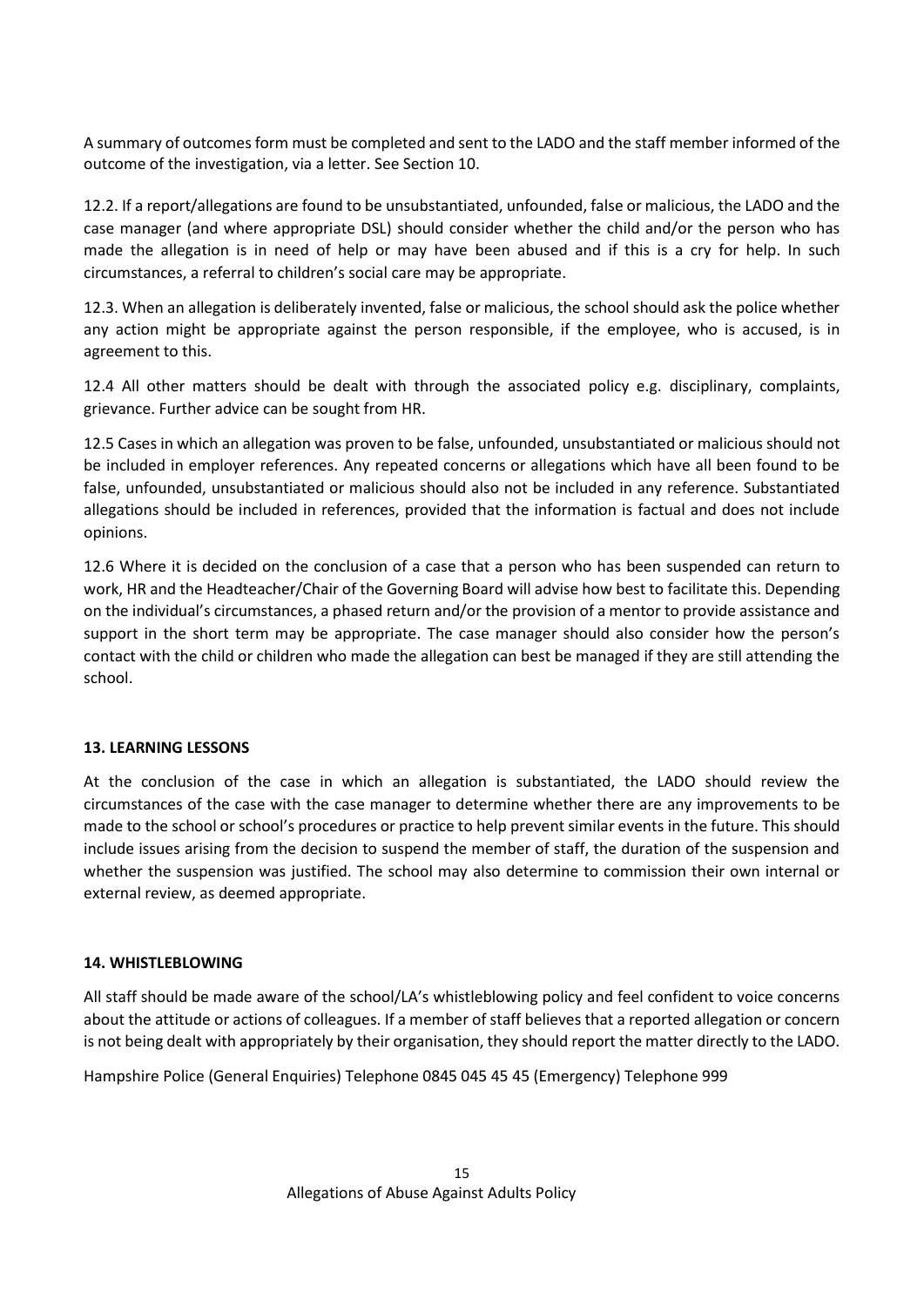**Appendix 1**

# **Keeping Children Safe in Education Part 4 Bullet Point 4 - Paragraph 338 Checklist**

This document should be used when determining whether the actions of an employee, a member of agency staff, contractor or a volunteer (including governing board members) meet the criteria set out in the **fourth bullet point of paragraph 338** of [Keeping Children Safe In Education](https://www.gov.uk/government/publications/keeping-children-safe-in-education--2) in that the individual:

• **Behaved or may have behaved in a way that indicates they may not be suitable to work with children.**

This checklist is not intended replace suspension/formal disciplinary investigations and should be retained securely in the individual's personnel file in accordance with the detail provided within the allegations policy.

| Name of individual                                                                                                            |                            |
|-------------------------------------------------------------------------------------------------------------------------------|----------------------------|
| <b>Role</b>                                                                                                                   |                            |
| Allegation/concern/conviction (give brief<br>description)                                                                     |                            |
| Date of allegation/concern/conviction                                                                                         |                            |
| Date of your assessment                                                                                                       |                            |
|                                                                                                                               |                            |
| <b>Area of discussion</b>                                                                                                     | <b>Summary of response</b> |
| LADO Advice (date, name of contact and<br>advice given)                                                                       |                            |
| Initial consideration to any policy breaches<br>(Acceptable Use, Code of Conduct, Substance<br>misuse, Teacher Standards etc) |                            |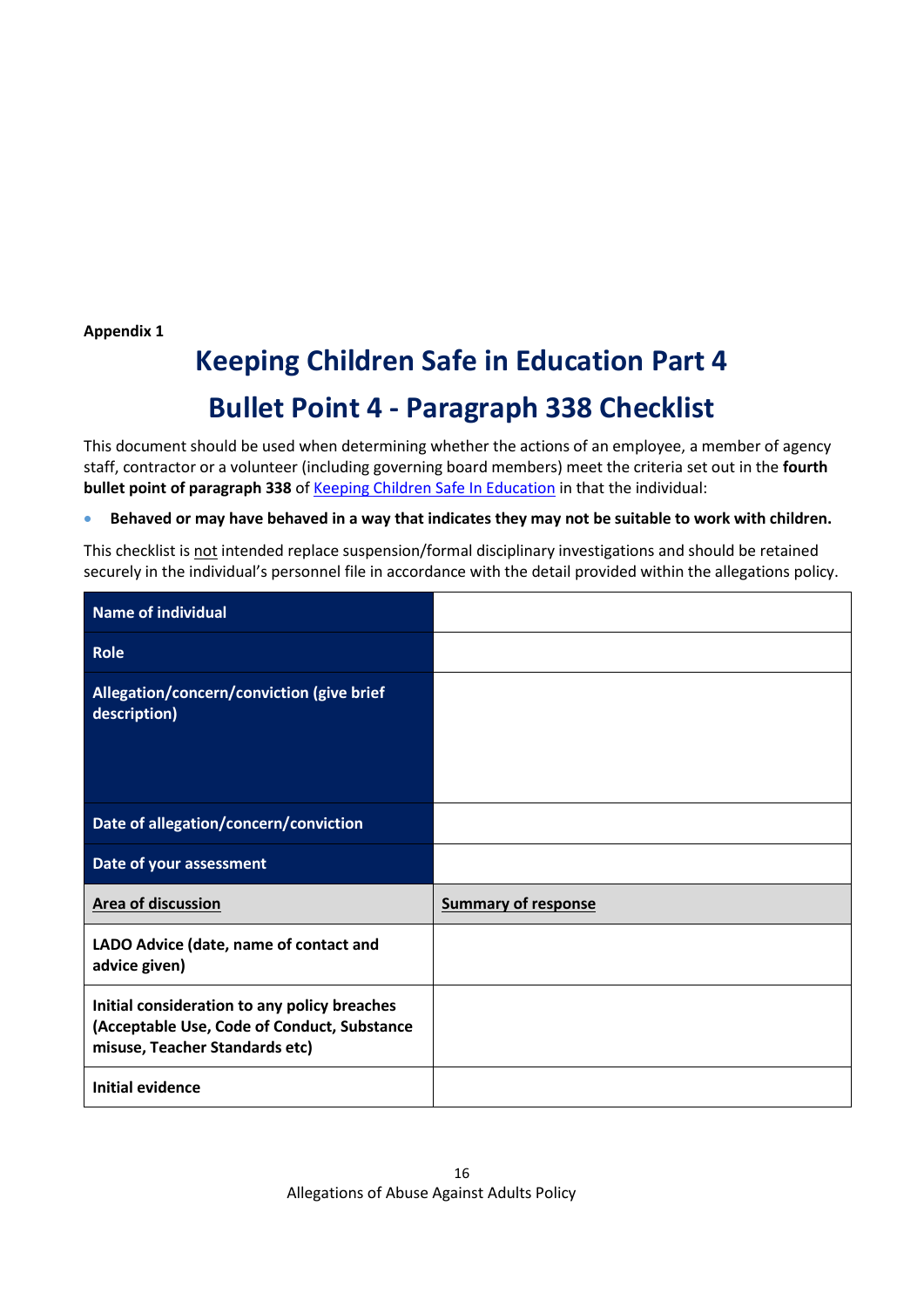| Individual's response to<br>allegation/concern/conviction (have they<br>been open and honest, did they come to you<br>with the issue etc)                                                                     |                                                                                               |
|---------------------------------------------------------------------------------------------------------------------------------------------------------------------------------------------------------------|-----------------------------------------------------------------------------------------------|
| What was the 'trigger/cause' of the<br>concern/allegation/conviction (including any<br>extenuating circumstances)                                                                                             |                                                                                               |
| Relevance of allegation/concern/conviction to<br>individual and school setting<br>Could the above 'trigger/cause' occur in a<br>school setting?                                                               |                                                                                               |
| Is the allegation/concern/conviction being<br>formally investigated under disciplinary<br>procedures                                                                                                          | <b>YES</b><br>N <sub>O</sub>                                                                  |
| Based on the above evidence and advice<br>taken, do you believe the<br>employee/agent/volunteer:<br>Behaved or may have behaved in a way that<br>indicates they may not be suitable to work with<br>children? | <b>YES</b><br>7<br><b>NO</b><br>Explain why/not and if applicable, follow-up action<br>taken: |

| Decision made by:   | Name     |
|---------------------|----------|
|                     | Position |
| Signature:          |          |
| <b>Advised by:</b>  | Name     |
|                     | Position |
| <b>Review date:</b> |          |

**Explanatory information for staff and volunteers:**